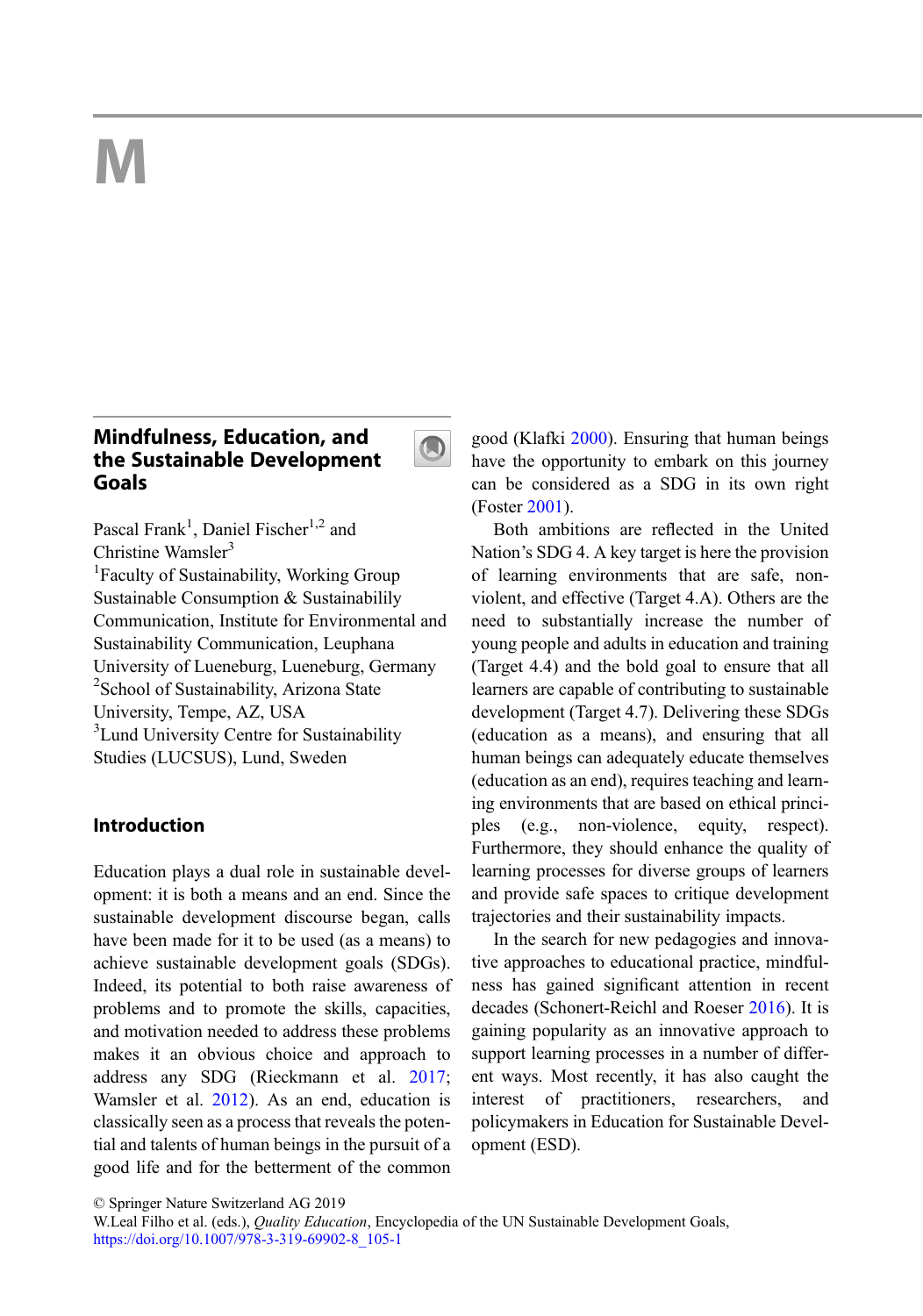<span id="page-1-0"></span>In this chapter, we critically assess the connection between mindfulness, education, and ESD. The aim is to explore the potential of mindfulness as an educational innovation in the context of the SDGs, in particular SDG 4. After providing some background to the philosophy and practice of mindfulness (section "Mindfulness"), we systematically analyze and present its linkages with education in general (section "[Mindfulness and](#page-2-0) [Education](#page-2-0)") and, subsequently, with education for sustainability in particular (section "[Mindful](#page-3-0)[ness in Education for Sustainable Development](#page-3-0)"). In this context, two highly relevant fields of application in ESD are discussed in greater depth: climate change and resilience (section "[Field of](#page-5-0) [Application: Education for Sustainable Climate](#page-5-0) [Change Mitigation, Adaptation, and Resilience](#page-5-0)") and consumption (section "[Field of Application:](#page-6-0) [Education for Sustainable Consumption](#page-6-0)"). We conclude with some critical perspectives and possible ways forward (section "[Critical Re](#page-7-0)flections [and Ways Forward](#page-7-0)").

### Mindfulness

The concept of mindfulness is rooted in Buddhist psychology and was introduced into Western science around 40 years ago. It originates from the Pali term sati and its Sanskrit counterpart smrti, literally meaning memory, recognition, and consciousness (Pali Text Society [2012](#page-9-0)). Its role within Buddhism relates to Buddha's teachings, which are based on the Four Noble Truths, namely, (1) the observation of suffering, (2) the identification of its sources, (3) the realization that suffering can be overcome, and (4) the understanding that there is a path to achieve the latter (Digha Nikaya [1998\)](#page-8-0). The path to overcoming suffering is called the Eightfold Path, whose seventh element is samma sati or right mindfulness (Bodhi [2013\)](#page-8-0). The exact meaning of right mindfulness is controversial, especially since academic interest in the topic has increased at the beginning of the twenty-first century (Williams and Kabat-Zinn [2013](#page-10-0)).

Although current mindfulness research is characterized by conceptual ambiguity (van Dam et al.

[2018\)](#page-10-0), in Western culture and science, mindfulness is most commonly defined as intentional, nonjudgmental attentiveness to the present moment (Kabat-Zinn [1990\)](#page-9-0). It is seen as an inherent quality of human consciousness that is accessible to – and empirically assessable in – individuals, independent of their religious or spiritual beliefs (Baer [2003\)](#page-7-0). This conceptualization forms the operational foundation for the vast majority of mindfulness research, including in relation to education (Bergomi et al. [2013;](#page-8-0) Grossman [2015,](#page-9-0) [2019\)](#page-9-0). Since its introduction into Western science, an extensive body of research has linked it to established theories of attention, awareness, emotional intelligence, and other cognitive-emotional functions (Brown et al. [2007;](#page-8-0) Carroll [2016](#page-8-0); Goleman [2011\)](#page-8-0). In addition, various theories and methods have been developed to assess it as a temporary state (e.g., Lau et al. [2006](#page-9-0)); an enduring *trait*, in terms of one's predisposition to be mindful in daily life (e.g., Baer et al. [2006](#page-7-0)); and a practice (mindfulness training, e.g., Black [2011](#page-8-0)). Without training, trait mindfulness appears to be stable over time (e.g., Brown and Ryan [2003](#page-8-0)). However, empirical studies suggest that repeated mindfulness training can cultivate greater state mindfulness over time, which presumably contributes to increases in trait mindfulness (Kiken et al. [2015\)](#page-9-0). The literature makes a conceptual distinction between two categories of mindfulness practices: mindfulness meditations (MMs) and mindfulness-based interventions (MBIs) (cf. Hanley et al. [2016](#page-9-0)). Even though this distinction is not clear-cut, MMs usually describe different practices that are rooted in spiritual traditions (e.g., Zen, Vipassana). In contrast, MBIs usually refer to secular mindfulness practices. They can incorporate MMs but generally do so within a larger collection of activities and therapeutic techniques. In this context, mindfulness-based cognitive therapy and mindfulness-based stress reduction are the most prominent and well-researched (Chiesa and Malinowski [2011\)](#page-8-0).

Over the past two decades, mindfulness in general and MBIs in particular have received increasing attention in academia and various fields of practice, including psychology,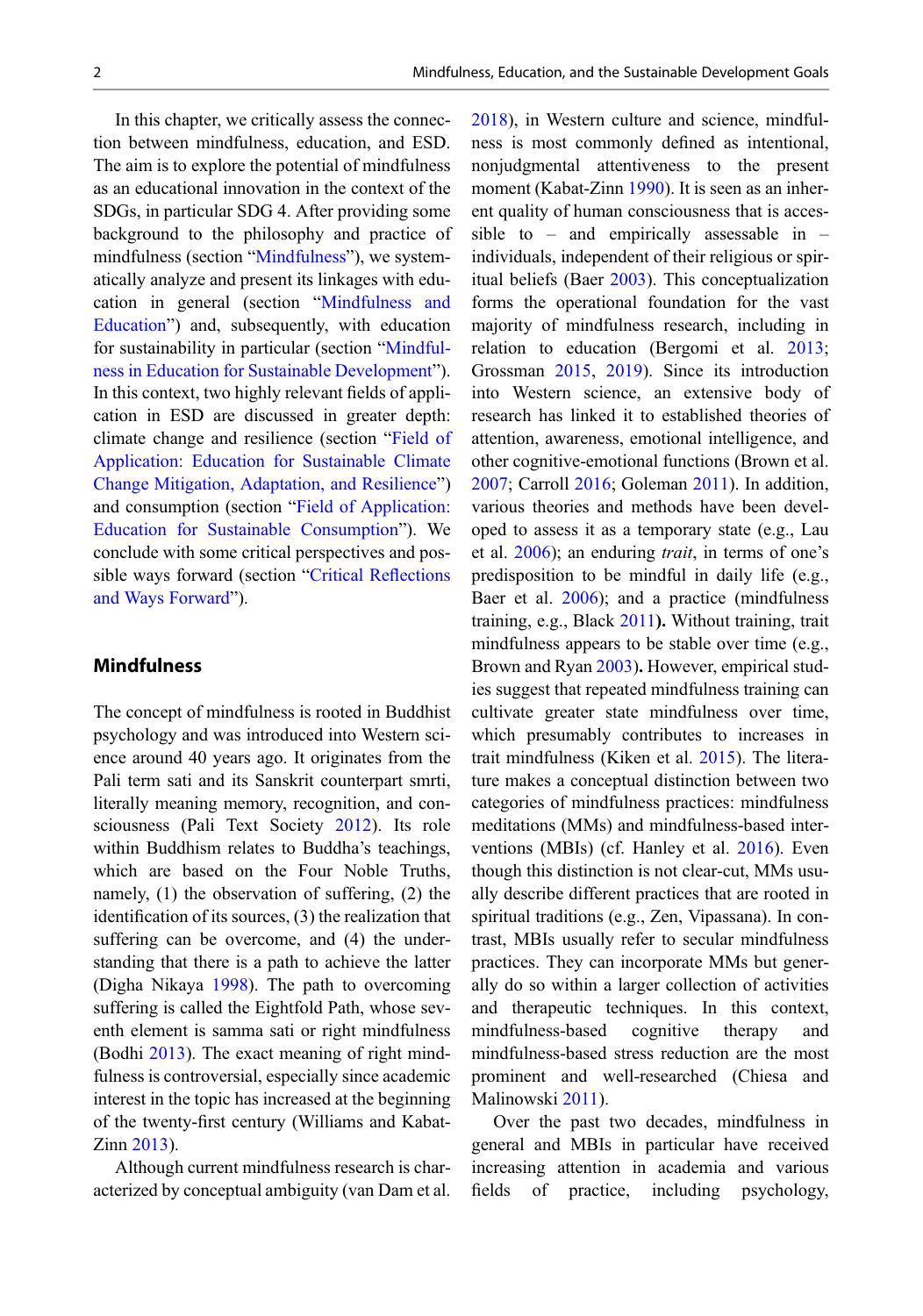<span id="page-2-0"></span>medicine, businesses, sports, and even the military (see van Dam et al. [2018](#page-10-0)). The number of scientific publications on the topic has multiplied tenfold over the past 10 years (AMRA [2018\)](#page-7-0). Several studies suggest that MBIs can have positive effects, e.g., on health and well-being (Grossman et al. [2004](#page-9-0)), emotional regulation (Hill and Updegraff [2012](#page-9-0)), as well as memory, attention, and cognitive performance (Eberth and Sedlmeier [2012;](#page-8-0) Zenner et al. [2014](#page-10-0)). In addition, MBIs are attributed to interpersonal qualities, such as compassion, empathy, and prosocial behaviors (Luberto et al. [2018](#page-9-0)) and the potential to stimulate ethical virtues (e.g., courage or equanimity; see Grossman [2015\)](#page-9-0). For these reasons, the mindfulness has recently also received growing attention in the field of education.

# Mindfulness and Education

The introduction of mindfulness in education has been characterized by the following developments:

- It has been piloted in different educational arenas, from kindergarten to adult learning, targeting both students and teachers.
- It was primarily intended to change deviant behavior, promote personal resilience, and improve student performance.
- Cultivating ethical virtues has only recently been explored as a potential application, with implications for sustainability.
- Today, mindfulness is receiving mainstream acceptance in education.

Various forms of mindfulness practices have been used in educational contexts for many years (Bush [2011](#page-8-0); Morgan [2015](#page-9-0)). However, it was not until around the post-2000 years that such practices received renewed attention among educators, following a broader interest in mindfulness in other fields (cf. section "[Mindfulness](#page-1-0)"). Since then, mindfulness has penetrated all areas of education, from preschool to K-12 (kindergarten to grade 12), and higher and adult education

(Schonert-Reichl and Roeser [2016\)](#page-10-0). This interest has been denoted by some commentators as a "contemplative turn" (Ergas [2018](#page-8-0)), a "postsecular turn" (Wu and Wenning [2016](#page-10-0)) or a "therapeutic turn" (Hyland [2009\)](#page-9-0) in education. At the same time, critics have noted that this renewed interest in mindfulness was spurred by surprisingly divergent interests (Ergas [2015\)](#page-8-0). At least three different motivations have been identified.

The first, and maybe most prominent motivation, concerns its clinical use in the Western world. Clinical studies have shown that mindfulness can counteract symptoms of depression, stress, anxiety, attention dysfunction, and other related symptoms (Grossman et al. [2004](#page-9-0)). This inherently pathological notion sees mindfulness as a remedy can treat or prevent medical disorders or other health issues. In education, this line of reasoning is reflected in attempts to use mindfulness as an intervention to remedy aggressive and maladaptive classroom behaviors (Singh et al. [2007;](#page-10-0) Franco et al. [2016](#page-8-0)). It can, it is argued, help to mitigate deviant behaviors and thus improve students' functioning in education systems.

The second rationale is based on a more salutogenetic narrative. Rather than counteracting the causes of unwanted behavior, the emphasis here is on using mindfulness as a practice and resource to strengthen factors that contribute to good health. In education, this is manifested in programs and studies that explore the positive contribution that mindfulness can make to maintaining and improving individual resilience to stress, both among teachers and students (Meiklejohn et al. [2012\)](#page-9-0). Mindfulness, it is argued, can prepare learners and teachers to cope with the demands and hardships of educational settings.

The third rationale positions mindfulness as a contributor to broader efforts to enhance students' academic performance. Typically, research in this vein refers to the demonstrated effects of mindfulness on awareness and concentration and links these to academic attainment (Beauchemin et al. [2008\)](#page-8-0). Mindfulness, it is argued, can help to boost the quality of academic work in educational settings (cf. section "[Mindfulness](#page-1-0)").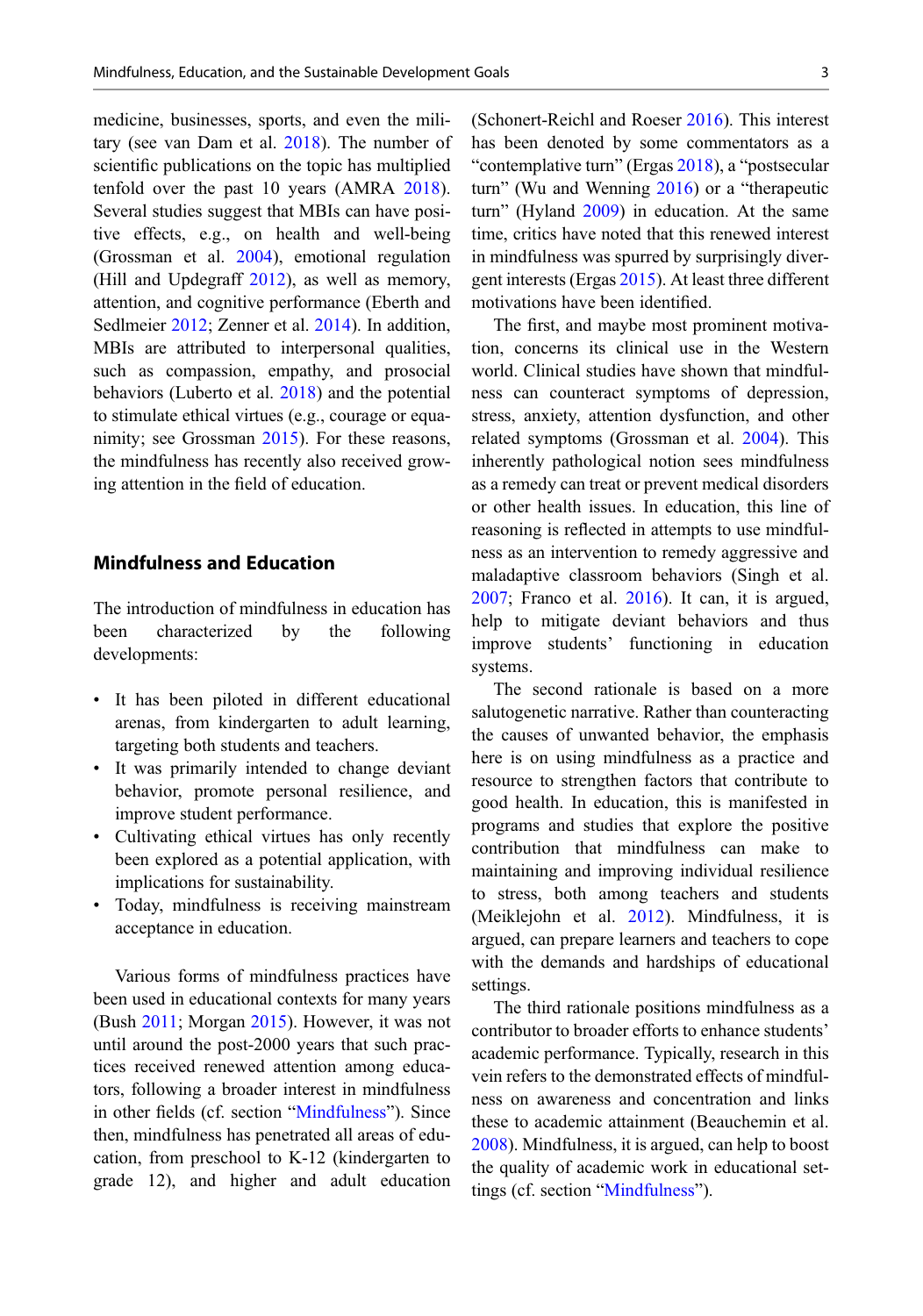<span id="page-3-0"></span>It goes without saying that these motivations are idealized forms and understandings that, in reality, often overlap. However, given the fact that education is a concept that is defined by purposiveness, it is important to bear in mind that these different emphases and framings of mindfulness have paved the way for its infusion into the education system over time. Today, mindfulness is receiving mainstream acceptance in education (e.g., Rhodes [2015](#page-9-0)). The number of academic publications on mindfulness and education is steadily increasing and multiplied tenfold between 2006 and 2014 (Schonert-Reichl and Roeser [2016\)](#page-10-0). Such studies have mainly investigated the potential of mindfulness to equip learners with social-emotional skills and consequently improve learning outcomes, and the wellbeing of teachers and learners, and improve learning environments (preschool, primary, and secondary education, as well as higher education). This trend is strengthened by the appearance of numerous textbooks on mindfulness and education, ranging from scientific handbooks (e.g., Schonert-Reichl and Roeser [2016\)](#page-10-0) to practical guides "for cultivating mindfulness in education" (e.g., Nhất-Hạnh and Weare [2017](#page-9-0)). The emergence of international organizations and networks, such as the Association for Contemplative Mind in Higher Education (ACMHE [2015](#page-7-0)), the Mind and Life Education Research Network (MLERN [2019\)](#page-9-0), the Association for Mindfulness in Education [\(2019](#page-7-0)), or the British-based Mindfulness Initiative [\(2019](#page-9-0)), provides further proof of mindfulness' influence in today's youth and adult education systems.

More recently, a fourth potential has attracted the interest of educators. This relates to a longstanding controversy in the field of mindfulness research: its role in cultivating broader ethical virtues (Grossman [2015](#page-9-0); Monteiro et al. [2015\)](#page-9-0). According to critics, mainstream education has been almost exclusively been preoccupied with the three aforementioned motivations (i.e., coping with maladaptive behaviors, improving grades, and individual resilience). This preoccupation, and the widespread neglect of the ethical dimension in mindfulness practice, has prompted scholars to call for a revolution in the use of

mindfulness in education. Proponents argue however that this revolution should be more critical of, and explicitly address the (unintended) side effects of, mindfulness (cf. section "[Field of](#page-6-0) [Application: Education for Sustainable Consump](#page-6-0)[tion](#page-6-0)"). Most importantly, the reinvention of mindfulness in education should place the cultivation of "moral and civic virtues" at the forefront (Simpson [2017](#page-10-0)). Mindfulness, it is argued, can support transformation by clarifying and challenging values, as well as enabling a radical critique of society. Such deliberations have been a major driver in the introduction of mindfulness training into ESD.

# Mindfulness in Education for Sustainable Development

Our analysis revealed the following aspects:

- Compared to education in general, mindfulness has received little attention in sustainability teaching and learning.
- It has only recently been explicitly promoted as a new way of teaching and learning that is needed to create a more sustainable society.
- The notion of "ecological mindfulness" has emerged, which promotes a different way to learn and foster scientific understanding and action.
- Recently, scholars have argued that mindfulness can improve sustainability institutions and curricula. Innovative examples have emerged.

In contrast to the prominent role of mindfulness in education in general (section "[Mindful](#page-2-0)[ness and Education](#page-2-0)"), it has, so far, received limited attention in the ESD context, especially in academia (Wamsler et al. [2018\)](#page-10-0). It is only recently that contemplative teaching methods, including mindfulness, have explicitly been promoted by scholars, practitioners, and mindfulness networks as a new way to address socioecological challenges and create a more just, compassionate, reflective, and sustainable society (Gugerli-Dolder et al. [2013;](#page-9-0) Wamsler et al.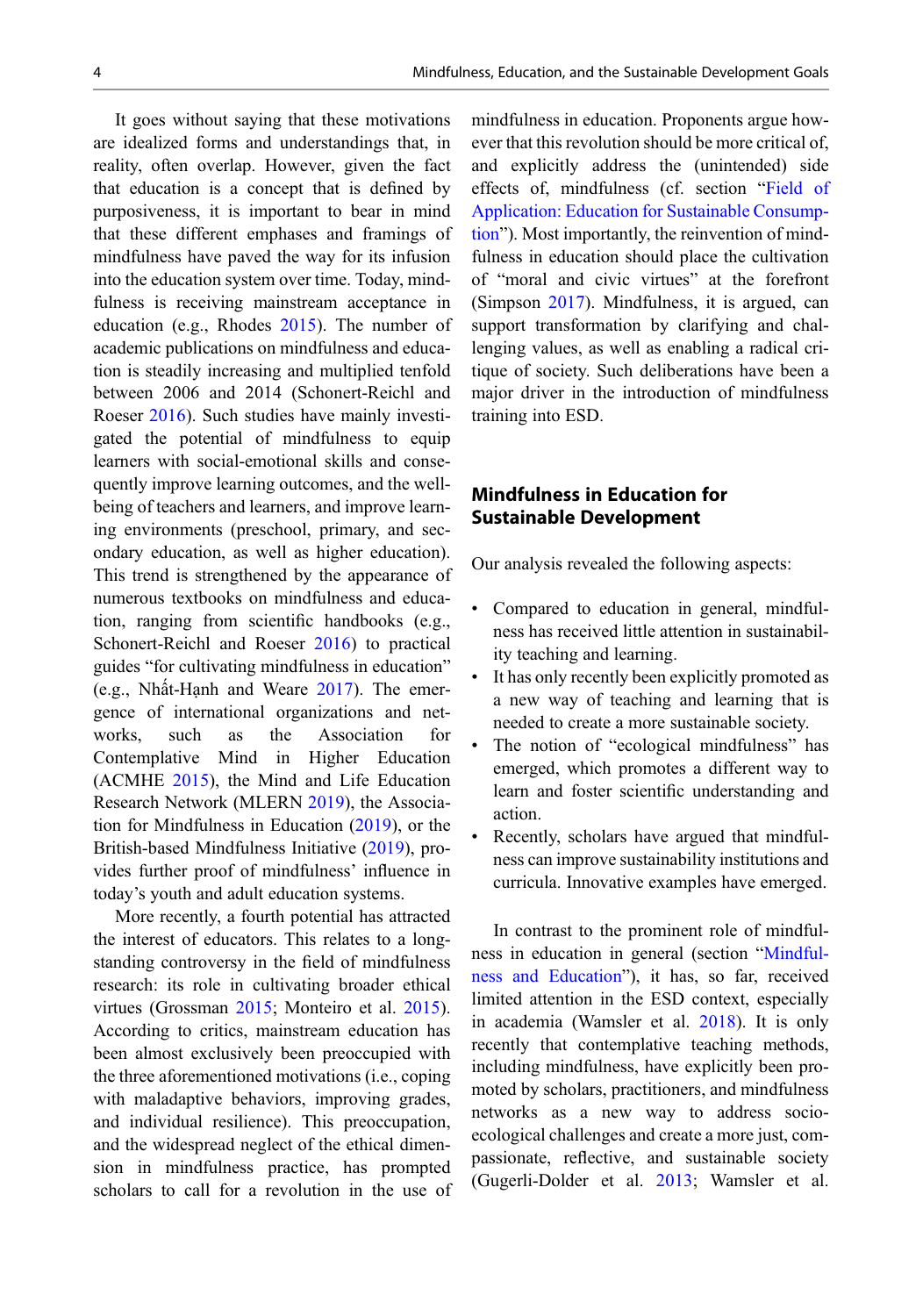[2018\)](#page-10-0). This development is primarily based on the rationale that mindfulness has the potential to support pro-social and pro-environmental behavior, human-nature connections, critical thinking, ethics, and virtues (cf. sections "[Mindfulness](#page-1-0)" and "[Mindfulness and Education](#page-2-0)" and "[Field of](#page-5-0) [Application: Education for Sustainable Climate](#page-5-0) [Change Mitigation, Adaptation and Resilience](#page-5-0)" and "[Field of Application: Education for Sustain](#page-6-0)[able Consumption](#page-6-0)").

In line with this, the concept of "ecological mindfulness" has been emerging in sustainability teaching (Mueller and Greenwood [2015;](#page-9-0) Sol and Wals [2015\)](#page-10-0). Underlying this notion is the idea that the proliferation of segmented knowledge fields is inconsistent with the interdisciplinary and hybrid learning needed to foster scientific and cultural understanding and actions leading to socioecological change. Hence, ecological mindfulness suggests that the integration of thought, rather than its separation, should be the purpose of sustainability teaching and learning. Accordingly, scholars argue that the ecological mindfulness of teachers is crucial in shaping students' understanding of nature-society relations and that it requires integrating indigenous, cultural knowledge and practices (such as mindfulness) within existing scientific frameworks (Chinn [2015\)](#page-8-0).

In addition, an increasing number of pioneering scholars are calling for mindfulnessbased approaches to improve educational institutions and curricula oriented toward sustainability and well-being. It is argued that, in the context of sustainability, teaching and learning require spaces where diverse ecological, holistic, and place-responsive perspectives can take root, be nurtured, and flourish into ways of knowing, being, and becoming that serve people, places, and the planet (Greenwood [2013;](#page-9-0) Sameshima and Greenwood [2015](#page-10-0); Wamsler [2019](#page-10-0)). In line with the first four potentials of mindfulness that have been identified in education in general (cf. section "[Mindfulness and Education](#page-2-0)"), it is argued that teaching should become a way to work toward a "learning system" in which people collectively become more capable of withstanding setbacks and addressing complex sustainability challenges (Sol and Wals [2015](#page-10-0)).

Two innovative examples for creating such learning systems and systematically integrating mindfulness into ESD can be found at Lund University (in Sweden) and Leuphana University Lüneburg (in Germany). The Lund University Centre for Sustainability Studies (LUCSUS) set up the Contemplative Sustainable Futures Program at the end of 2015. The program aims to explore the role of inner dimensions and transformation for sustainability and to create space and opportunities for learning, knowledge development, and networking on the topic. Building blocks include teaching, research, and networking activities, which also explore the interlinkages between mindfulness and the SDGs (LUCSUS [2015\)](#page-9-0). Outcomes have, so far, included the establishment of the following: (i) an Experimental Learning Lab on mindfulness in sustainability science, practice, and teaching; (ii) the integration of mindfulness-based approaches into existing courses in environmental studies and sustainability science; (iii) a new master's-level course on "Sustainability and Inner Transformation" with a linked Practice Lab; (iv) a professional knowledge database and network; and (iv) various research studies and frameworks for more integral research and education (Wamsler [2019](#page-10-0)). The integration of mindfulness into existing courses includes, for instance, a written reflection on students' learning in relation to the five key aspects of mindfulness (observing, describing, acting with awareness, nonjudgment, and reactivity) (Baer et al. [2006\)](#page-7-0); encouraging mindful interactions during listening, debating, reflecting, and working together; and voluntary mindfulness sessions. The latter do not only address individual, but also social and ecological dimensions.

At Leuphana University, courses in sustainability science are offered that experiment with two, new pedagogical approaches which incorporate mindfulness practice: reflexive knowledge generation (Frank [2018](#page-8-0); Frank and Fischer [2018\)](#page-8-0) and self-inquiry-based/self-experiencebased learning (Frank and Stanszus [2019\)](#page-8-0). In the reflexive knowledge generation format, students systematically observe the way they deal with new information about controversial sustainability issues, for example, meat consumption. The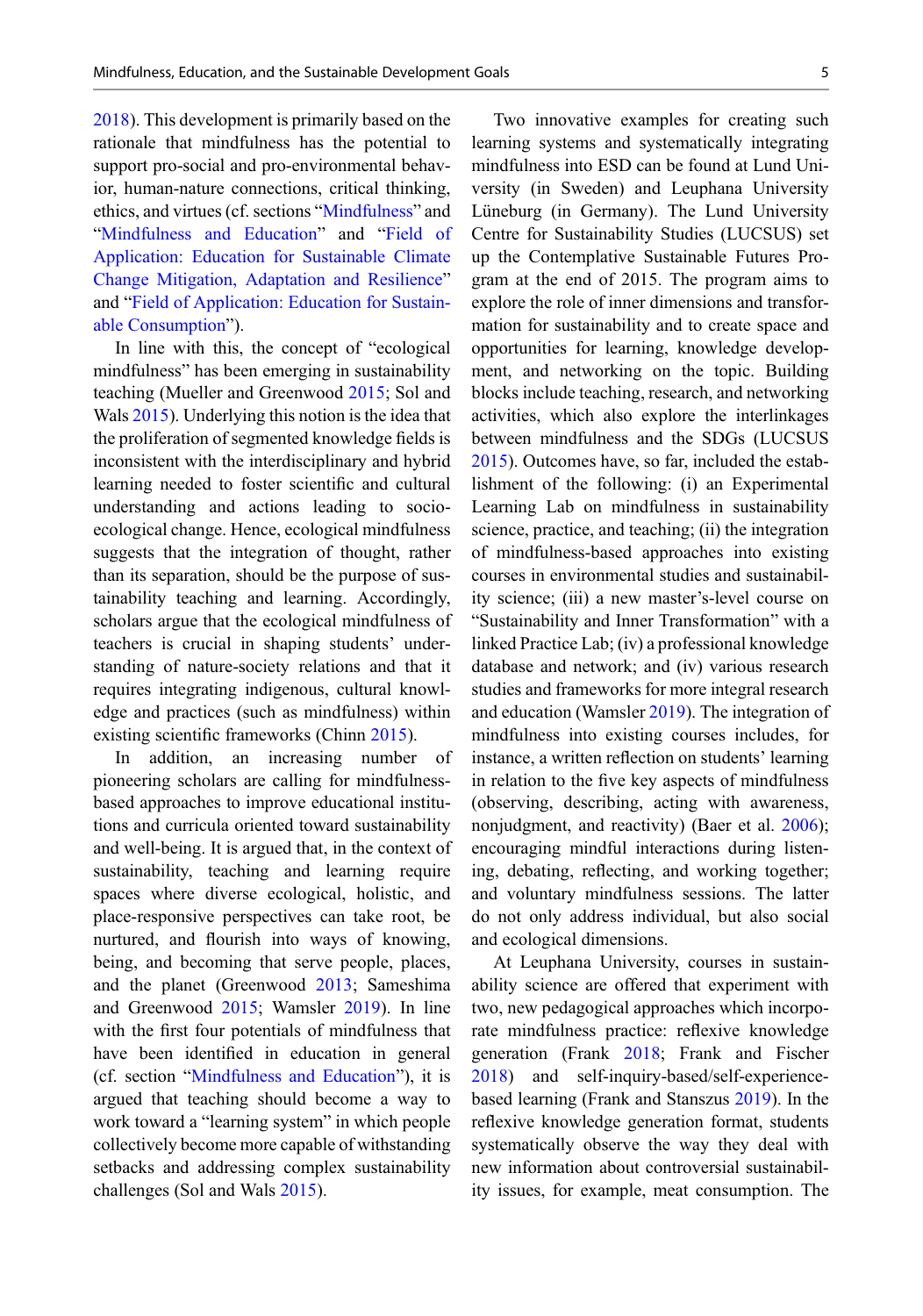<span id="page-5-0"></span>aim is to make them aware of the nonintellectual factors that often unconsciously influence the ways in which we deal with new information and arguments, laying the ground for more open, modest, and benevolent reasoning processes. Self-inquiry and experienced-based learning make students themselves the object of inquiry. Here, students engage in a personal sustainable transformation project designed to encourage them to observe and reflect upon their subjective experience.

# Field of Application: Education for Sustainable Climate Change Mitigation, Adaptation, and Resilience

Mindfulness has been applied to various ESD topics. Most progress is observed in the fields of (i) consumption and (ii) climate change mitigation, adaptation, and resilience. Regarding the latter, we identified the following aspects:

- Mindfulness-based teaching and learning methods are increasingly explored to address new demands caused by climate change (e.g., individual capacities and qualities).
- In contrast to climate change mitigation, there is little academic discourse on mindfulnessbased education regarding climate change adaptation and risk reduction.
- Innovative approaches are, however, emerging, within both private and academic institutions.

In the context of growing climate and disaster risks, and associated uncertainties, sustainability is increasingly being referred to as a learning challenge (Doppelt [2017;](#page-8-0) Whitehead et al. [2017;](#page-10-0) Wamsler [2018\)](#page-10-0). It is argued that, in addition to creating appropriate forms of governance, legislation, and regulation, alternative forms of education and learning are needed for people to develop the capacities and qualities that will enable them to contribute to alternative, climate-adapted behaviors, lifestyles, and systems, both individually and collectively (Sol and Wals [2015\)](#page-10-0). Increasing research on behavioral sciences and economics supports this understanding (cf. Camerer et al. [2005](#page-8-0)).

Consequently, mindfulness-based teaching and learning methods are being explored, particularly in the context of educational activities that focus on climate change mitigation (i.e., measures and strategies to reduce the causes of climate change). Examples are the revision and development of new syllabuses on global environmental politics, sustainability leadership development, and "mindful climate action" (e.g., Barrett et al. [2016;](#page-7-0) Litfin and Abigail [2014\)](#page-9-0).

At the same time, there is little academic discourse on mindfulness regarding climate change adaptation and risk reduction education (i.e., regarding measures and strategies to reduce the impacts of climate change). This is surprising, given the fact that these topics can be very sensitive, and trigger memories of sorrow and vulnerability (Wamsler et al. [2018](#page-10-0); Wamsler and Raggers [2018\)](#page-10-0), making mindfulness-based approaches a potentially valuable approach. It also neglects emerging research on the interlinkages between mindfulness, climate change mitigation, and adaptation. Individual mindfulness disposition might, for instance, influence people's perceptions of climate change and risk, their motivation to support climate policies, and the kinds of actions that are (not) taken (Wamsler [2018;](#page-10-0) Wamsler and Brink [2018](#page-10-0)).

Based on the increasing knowledge in the field, innovative initiatives are being developed. Neuroscience-based mindfulness training is, for instance, increasingly offered by private organizations to assist people (including students, teachers, and professionals) to cope with, and address, climate-enhanced adversity (Doppelt [2017\)](#page-8-0). An innovative example from academia is the "Sustainability and Inner Transformation" course at LUCSUS (originally named "Mindfulness, Compassion and Sustainability") (Wamsler [2019;](#page-10-0) LUCSUS [2015\)](#page-9-0). The overall aim of the course is to critically assess the potential role of inner transformation for sustainability. The objectives are threefold. Firstly, it allows students to develop a critical understanding of the potential interlinkages between inner transformation and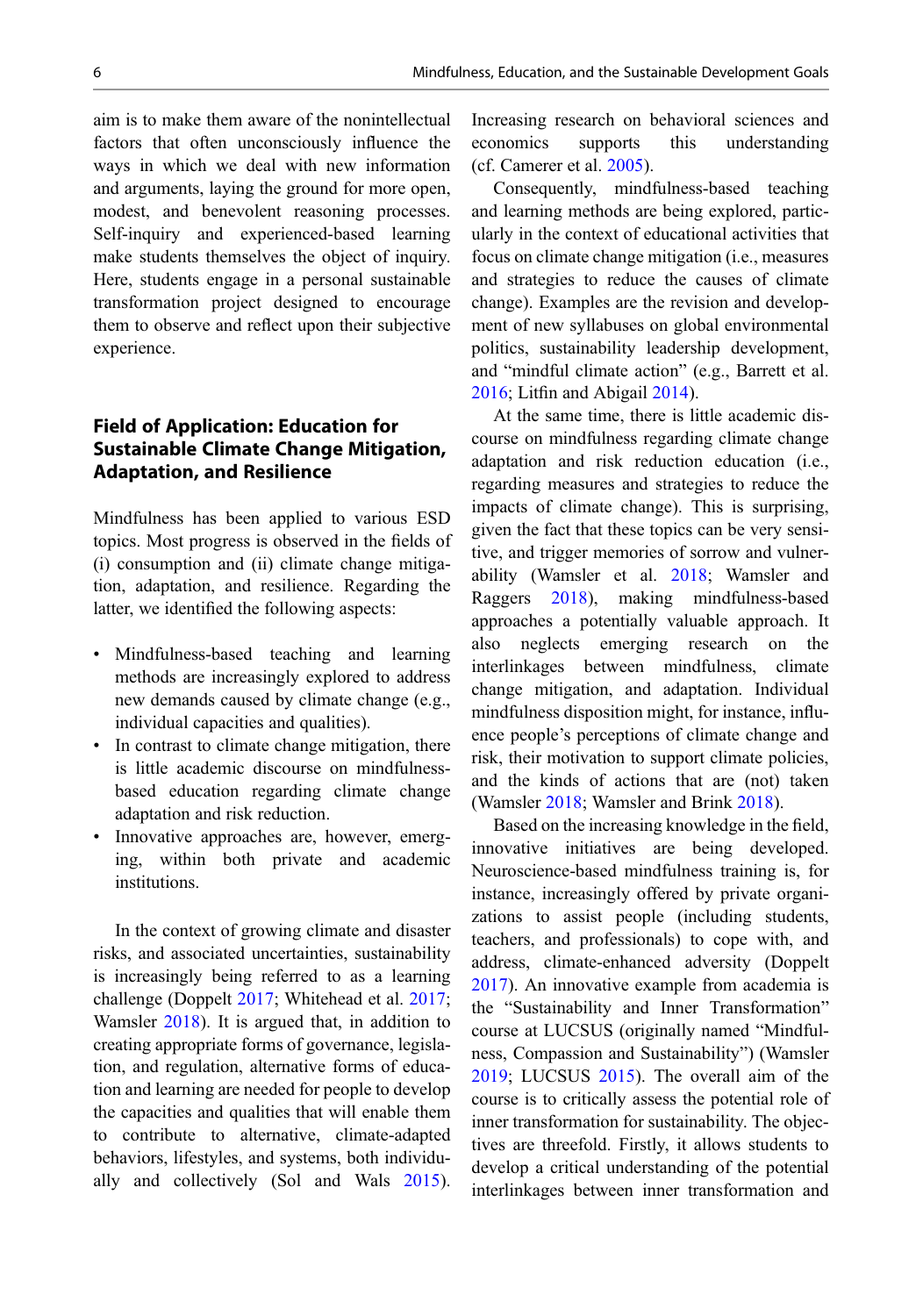<span id="page-6-0"></span>sustainability (theories and practices). Secondly, inner transformation theories and practices are assessed in relation to specific sustainability fields, including sustainable climate change mitigation, adaptation, and risk reduction. Thirdly, the course allows students to engage in, and critically reflect on, the nature of inner transformation and its salience in sustainability science and learning. In this context, mindfulness is explored as an inherent human capacity that has the potential to support such transformation. The course is very popular with both students and scholars and has been acknowledged as being the first of its kind (Egan [2019](#page-8-0)). It is closely linked to the research and network of the Contemplative Sustainable Futures Program (cf. section "[Mindfulness in](#page-3-0) [Education for Sustainable Development](#page-3-0)"). Another network that addresses the link between mindfulness and climate change-related issues is, for instance, The Mindfulness and Social Change Network, which focuses on strengthening mindful pathways toward social justice and environmental sustainability (Mindfulness and Social Change Network [2019](#page-9-0)).

# Field of Application: Education for Sustainable Consumption

With respect to the application of mindfulness to consumption and lifestyles, we identified the following aspects:

- Over the past decade, mindfulness has increasingly been linked to sustainable consumption, both in research and education.
- Related claims are based on five mechanisms that could, in theory, support the development of sustainable consumption and lifestyles.
- Innovative educational approaches have recently been implemented to test-related claims.

Like the application of mindfulness to ESD in general, there is increasing interest in relation to consumption and lifestyles. Such developments are based on research that has identified five mindfulness mechanisms that could theoretically support the development of sustainable consumption behavior (Fischer et al. [2017](#page-8-0)). The first concerns enhancing introspective capacities, thereby laying the ground for changing previously unconscious routines. This is thought to help elucidate and diminish unconscious, non-sustainable consumption choices. Secondly, mindfulness practice may be help to clarify and support the role of nonmaterial values in people's lives. The third mechanism refers to recent findings that claim that mindfulness explicitly increases pro-social behavior. Pro-social behavior is, in turn, positively linked to pro-environmental intentions and behavior. Fourth, mindfulness is associated with a greater capacity to make congruent choices that may narrow the attitude-behavior gap and support more sustainable consumption patterns. The fifth mechanism has recently been suggested by Geiger et al. [\(2019](#page-8-0)). They found that mindfulness may foster sustainable lifestyles due to its potential to improve physical health and well-being.

Drawing upon these theoretical developments, innovative educational approaches have recently been proposed. The German research project BiNKA (Education for Sustainable Consumption through Mindfulness Training) was the first study designed to empirically investigate the potential through an 8-week consumer-focused mindfulness course to foster sustainable consumption (Stanszus et al. [2017](#page-10-0)). Reported effects mostly related to changes in attitudes and intentions, a reduced focus on material values, and the ability to observe inner states and processes related to consumer behavior (Geiger et al. [2018\)](#page-8-0). The BiNKA study has inspired a variety of other teaching activities at Leuphana University. One example is the seminar "Transformation toward sustainable consumption: Individual and personal perspectives," where mindfulness training was used to sensitize students to their inner states and processes as part of the process of deliberately changing their consumer behavior (Frank and Stanszus [2019](#page-8-0)).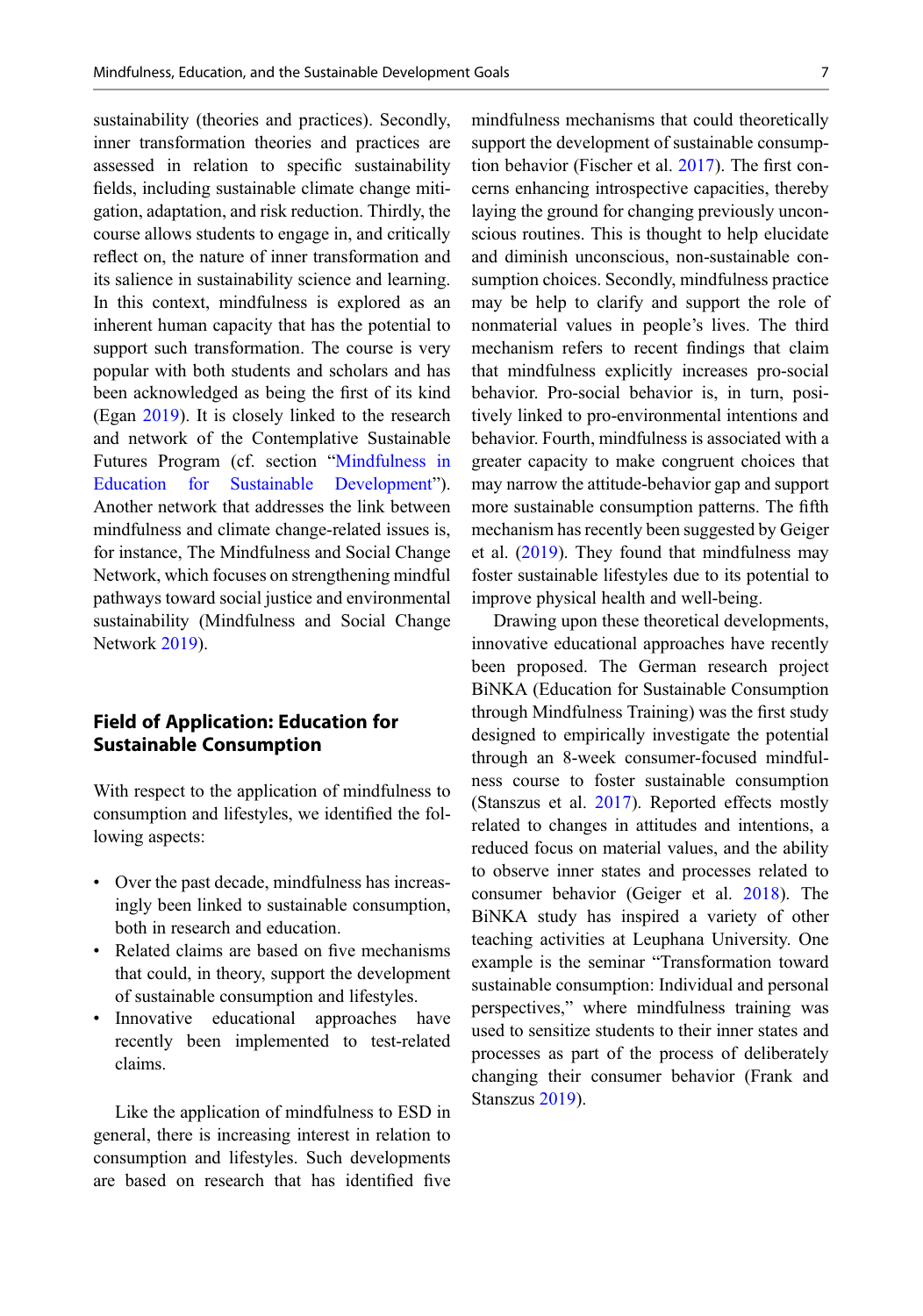#### <span id="page-7-0"></span>Critical Reflections and Ways Forward

Despite an exponentially growing body of literature and extensive interest in education and mindfulness, research on mindfulness in ESD is still in its infancy. Nevertheless, past developments, increasing knowledge, and emerging innovations clearly indicate its potential to contribute to education and the SDGs, both as a means and as an end.

However, related explorations require actively considering and engaging in critical debates and associated challenges. Concerns have, for instance, been voiced with regard to the significance and validity of mindfulness research. A number of conceptual and methodical flaws have been identified, mainly concerning the quantitative (and by far most frequent) approach to its study (e.g., van Dam et al. [2018;](#page-10-0) Grossman [2015](#page-9-0), [2019\)](#page-9-0). There are calls for a more humble and cautious interpretation of the (allegedly) positive effects of mindfulness training, together with a more nuanced and differentiated inquiry, based on a clear definition of mindfulness and a transparent description of the related intervention or practice. The integration of a variety of disciplinary and methodological approaches is also warranted. The tendency to simplify the concept and focus on its positive effects has in parts also driven its social rejection.

Mindfulness should not be seen as a universal panacea. Instead, any potential negative applications or side effects need to be actively considered, such as its potential instrumentalization for undesirable purposes, or to reproduce neoliberal ideologies of self-optimization (Reveley [2016;](#page-9-0) Walsh [2016](#page-10-0)). In addition, it is important to adapt its use to the context of sustainability and associated fields of application (Whitehead et al. [2017;](#page-10-0) Wamsler [2018](#page-10-0)).

By actively considering these critiques and challenges, mindfulness can become a vehicle for critical, improved education and social change (rather than individual self-optimization), a field which is clearly underexplored and highly relevant with regard to the SDGs, particularly SDG 4 and 4.7. This could mark the beginning of a radical engagement with inner and outer transformation, facilitated by a more comprehensive engagement with the critical potential of mindfulness in ESD. While this next phase is only just appearing on the horizon, there are strong indications that mindfulness will continue to permeate mainstream educational practice and ESD. Influential players, such as the United Nations Educational, Scientific, and Cultural Organization (UNESCO), have started to openly advocate for better recognition of cognitive, socio-emotional, and behavioral dimensions of learning in SDG-related education (Rieckmann et al. [2017](#page-9-0)), with mindfulness being the leading facilitator for such learning (Bresciani Ludvik and Eberhart [2018](#page-8-0)).

## Cross-References

- ▶ [Awareness in Educational Ethics](http://link.springer.com/search?facet-eisbn=978-3-319-69902-8&facet-content-type=ReferenceWorkEntry&query=Awareness in Educational Ethics)
- ▶ [Contemporary Trends in Education](http://link.springer.com/search?facet-eisbn=978-3-319-69902-8&facet-content-type=ReferenceWorkEntry&query=Contemporary Trends in Education)
- ▶ [Human Behaviour Change for Sustainable](http://link.springer.com/search?facet-eisbn=978-3-319-69902-8&facet-content-type=ReferenceWorkEntry&query=Human Behaviour Change for Sustainable Development: Perspectives Informed by Psychology and Neuroscience) [Development: Perspectives Informed by Psy](http://link.springer.com/search?facet-eisbn=978-3-319-69902-8&facet-content-type=ReferenceWorkEntry&query=Human Behaviour Change for Sustainable Development: Perspectives Informed by Psychology and Neuroscience)[chology and Neuroscience](http://link.springer.com/search?facet-eisbn=978-3-319-69902-8&facet-content-type=ReferenceWorkEntry&query=Human Behaviour Change for Sustainable Development: Perspectives Informed by Psychology and Neuroscience)
- ▶ [Transformative Education to Address all SDGs](http://link.springer.com/search?facet-eisbn=978-3-319-69902-8&facet-content-type=ReferenceWorkEntry&query=Transformative Education to Address all SDGs)

#### References

- American Mindfulness Research Association (AMRA) (2018) AMRA Resources and Services. [https://](https://goamra.org/resources/) [goamra.org/resources/](https://goamra.org/resources/). Accessed 7 Mar 2019
- Association for Contemplative Mind in Higher Education (ACMHE) (2015). [https://www.contemplativemind.](https://www.contemplativemind.org/programs/acmhe) [org/programs/acmhe](https://www.contemplativemind.org/programs/acmhe). Accessed 21 June 2019
- Association for Mindfulness in Education (2019). [http://](http://www.mindfuleducation.org/) [www.mindfuleducation.org/](http://www.mindfuleducation.org/). Accessed at 21 June 2019
- Baer RA (2003) Mindfulness training as a clinical intervention: a conceptual and empirical review. Clin Psychol Sci Pract 10:125–143. [https://doi.org/](https://doi.org/10.1093/clipsy.bpg015) [10.1093/clipsy.bpg015](https://doi.org/10.1093/clipsy.bpg015)
- Baer RA, Smith GT, Hopkins J, Krietemeyer J, Toney L (2006) Using self-report assessment methods to explore facets of mindfulness. Assessment 13:27–45. <https://doi.org/10.1177/1073191105283504>
- Barrett B, Grabow M, Middlecamp C, Mooney M, Checovich MM, Converse AK, Gillespie B, Yates J (2016) Mindful climate action: health and environmental co-benefits from mindfulness-based behavioral training. Sustainability 8. [https://doi.org/10.3390/](https://doi.org/10.3390/su8101040) [su8101040](https://doi.org/10.3390/su8101040)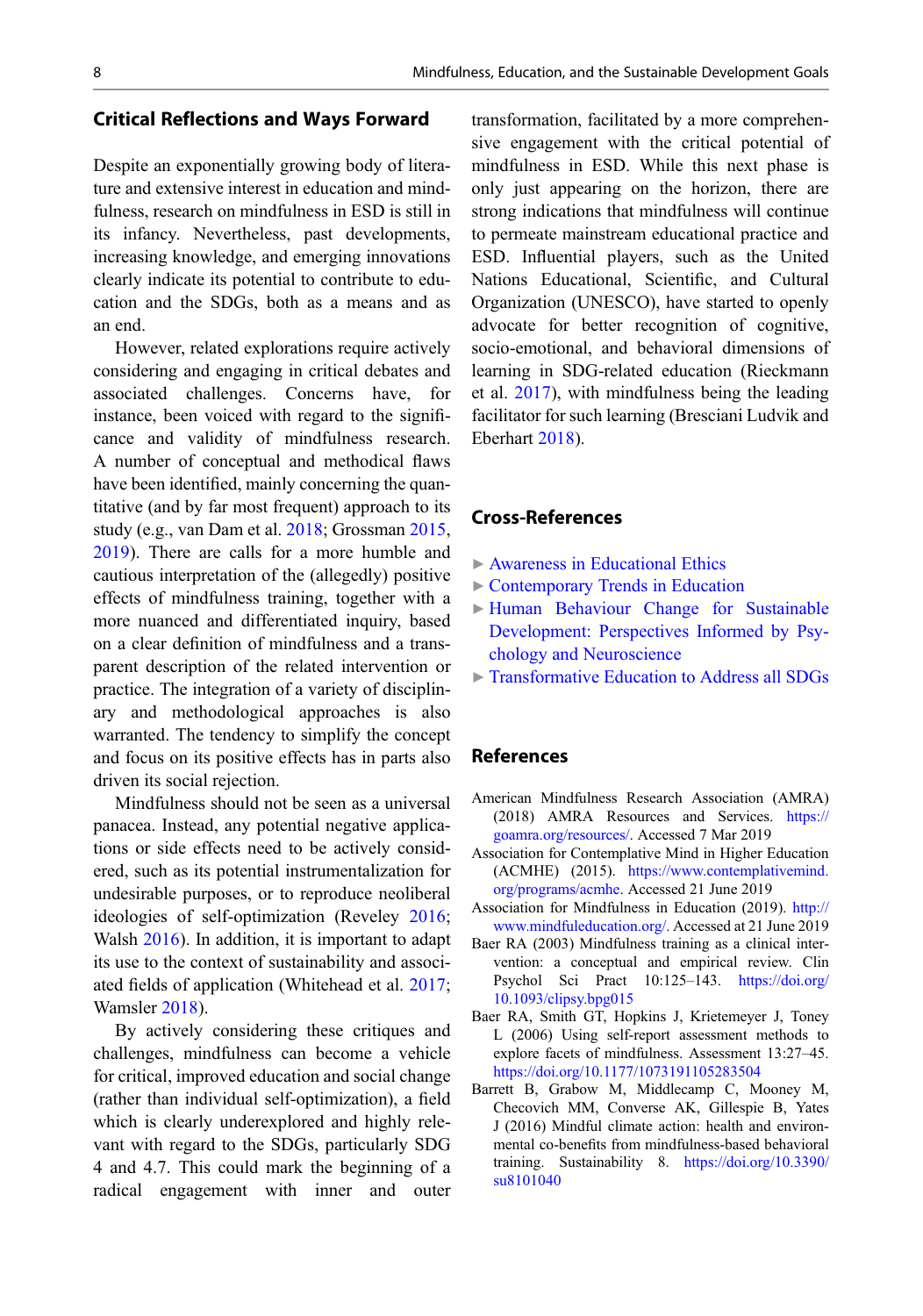- <span id="page-8-0"></span>Beauchemin J, Hutchins TL, Patterson F (2008) Mindfulness meditation may lessen anxiety, promote social skills, and improve academic performance among adolescents with learning disabilities. Complement Health Pract Rev 13:34–45. [https://doi.org/10.1177/](https://doi.org/10.1177/1533210107311624) [1533210107311624](https://doi.org/10.1177/1533210107311624)
- Bergomi C, Tschacher W, Kupper Z (2013) The assessment of mindfulness with self-report measures: existing scales and open issues. Mindfulness 4:191–202. <https://doi.org/10.1007/s12671-012-0110-9>
- Black DS (2011). A brief definition of mindfulness. In: Mindfulness research guide. Available via [http://www.](http://www.mindfulexperience.org) [mindfulexperience.org](http://www.mindfulexperience.org). Accessed 28 Mar 2019
- Bodhi B (2013) What does mindfulness really mean? A canonical perspective. In: Williams JMG, Kabat-Zinn J (eds) Mindfulness: diverse perspectives on its meanings, origins and applications. Routledge/Taylor & Francis Group, London/New York, pp 19–39
- Bresciani Ludvik M, Eberhart TL (2018) Positively transforming minds within educational systems: an innerdirected inquiry process for educators and the students they serve. PublishDrive, New York
- Brown KW, Ryan RM (2003) The benefits of being present: mindfulness and its role in psychological wellbeing. J Pers Soc Psychol 84:822–848. [https://doi.org/](https://doi.org/10.1037/0022-3514.84.4.822) [10.1037/0022-3514.84.4.822](https://doi.org/10.1037/0022-3514.84.4.822)
- Brown KW, Ryan RM, Creswell JD (2007) Mindfulness: theoretical foundations and evidence for its salutary effects. Psychol Inq 18:211–237. [https://doi.org/](https://doi.org/10.1080/10478400701598298) [10.1080/10478400701598298](https://doi.org/10.1080/10478400701598298)
- Bush M (2011) Mindfulness in higher education. Contemporary Buddhism 12:183–197. [https://doi.org/10.1080/](https://doi.org/10.1080/14639947.2011.564838) [14639947.2011.564838](https://doi.org/10.1080/14639947.2011.564838)
- Camerer C, Loewenstein G, Prelec D (2005) Neuroeconomics: how neuroscience can inform economics. J Econ Lit 43:9–64. [https://doi.org/10.1257/](https://doi.org/10.1257/0022051053737843) [0022051053737843](https://doi.org/10.1257/0022051053737843)
- Carroll J (2016) Formless meditation and sustainability. In: Dhiman S, Marques J (eds) Spirituality and sustainability: new horizons and exemplary approaches. Springer, Cham, pp 139–151
- Chiesa A, Malinowski P (2011) Mindfulness-based approaches: are they all the same? J Clin Psychol 67:404–424. <https://doi.org/10.1002/jclp.20776>
- Chinn PWU (2015) Place and culture-based professional development: cross-hybrid learning and the construction of ecological mindfulness. Cult Stud of Sci Educ 10:121–134. <https://doi.org/10.1007/s11422-014-9585-0>
- Digha-Nikaya 16 (1998) Maha-parinibbana Sutta: last days of the Buddha (translation: Sister Vajira and Francis Story). In: Tibitaka. Available via [https://www.access](https://www.accesstoinsight.org/tipitaka/dn/dn.16.1-6.vaji.html) [toinsight.org/tipitaka/dn/dn.16.1-6.vaji.html.](https://www.accesstoinsight.org/tipitaka/dn/dn.16.1-6.vaji.html) Accessed 27 Mar 2019
- Doppelt B (2017) Transformational resilience: how building human resilience to climate disruption can safeguard society and increase wellbeing, 1st edn. Taylor and Francis, London
- Eberth J, Sedlmeier P (2012) The effects of mindfulness meditation: a meta-analysis. Mindfulness 3:174–189. <https://doi.org/10.1007/s12671-012-0101-x>
- Egan N (2019) Undersöker hur inre förändring får människor att leva mer hållbart (Analysing the Role of Inner Transformation for Sustainability). Lund Univ Res Mag LUM 2(2019):36–37
- Ergas O (2015) The deeper teachings of mindfulness-based 'interventions' as a reconstruction of 'education'. J Philos Educ 49:203–220. [https://doi.org/10.1111/](https://doi.org/10.1111/1467-9752.12137) [1467-9752.12137](https://doi.org/10.1111/1467-9752.12137)
- Ergas O (2018) A contemplative turn in education: charting a curricular-pedagogical countermovement. Pedagog Cult Soc 1:1–20. [https://doi.org/10.1080/](https://doi.org/10.1080/14681366.2018.1465111) [14681366.2018.1465111](https://doi.org/10.1080/14681366.2018.1465111)
- Fischer D, Stanszus L, Geiger S, Grossman P, Schrader U (2017) Mindfulness and sustainable consumption: a systematic literature review of research approaches and findings. J Clean Prod 162:544–558. [https://doi.org/](https://doi.org/10.1016/j.jclepro.2017.06.007) [10.1016/j.jclepro.2017.06.007](https://doi.org/10.1016/j.jclepro.2017.06.007)
- Foster J (2001) Education as sustainability. Environ Educ Res 7:153–165. [https://doi.org/10.1080/](https://doi.org/10.1080/13504620120043162) [13504620120043162](https://doi.org/10.1080/13504620120043162)
- Franco C, Amutio A, López-González L, Oriol X, Martínez-Taboada C (2016) Effect of a mindfulness training program on the impulsivity and aggression levels of adolescents with behavioral problems in the classroom. Front Psychol 7:1385. [https://doi.org/](https://doi.org/10.3389/fpsyg.2016.01385) [10.3389/fpsyg.2016.01385](https://doi.org/10.3389/fpsyg.2016.01385)
- Frank P (2018) Knowledge generation and sustainable development. In: Leal Filho W (ed) Encyclopedia of sustainability in higher education, vol 27. Springer International Publishing, Cham, pp 1–11
- Frank P, Fischer D (2018) Introspektion und Bildung für nachhaltigen Konsum: Ein Lehr-Lern-Format zur systematischen Selbsterforschung in der Auseinandersetzung mit Argumenten zum Konsum tierischer Produkte (Leuphana Universität Lüneburg). In: Leal Filho W (ed) Nachhaltigkeit in der Lehre, vol 62. Springer, Berlin/Heidelberg, pp 469–486
- Frank P, Stanszus L (2019) Transforming consumer behavior: introducing self-inquiry-based and self-experiencebased learning as methods for building competencies for sustainable consumption. Sustainability 11:2550
- Geiger S, Böhme T, Fischer D, Frank P, Grossman P, Schrader S, Stanszus L, Sundermann A (2018) BiNKA – Bildung für nachhaltigen Konsum durch Achtsamkeitstraining. Ergebnisse eines Interventionsprojekts. Available via [http://achtsamkeit](http://achtsamkeit-und-konsum.de/wp-content/uploads/2018/02/Abschlussbrosch%C3%BCre_BiNKA_final_gro%C3%9FAufl.pdf)[und-konsum.de/wp-content/uploads/2018/02/Abschlu](http://achtsamkeit-und-konsum.de/wp-content/uploads/2018/02/Abschlussbrosch%C3%BCre_BiNKA_final_gro%C3%9FAufl.pdf) ssbroschüre BiNKA final großAufl.pdf. Accessed 21 Mar 2019
- Geiger SM, Grossman P, Schrader U (2019) Mindfulness and sustainability: correlation or causation? Curr Opin Psychol 28(28):23–27. [https://doi.org/10.1016/j.](https://doi.org/10.1016/j.copsyc.2018.09.010) [copsyc.2018.09.010](https://doi.org/10.1016/j.copsyc.2018.09.010)
- Goleman D (2011) The brain and emotional intelligence: new insights, 1st edn. More Than Sound, Northampton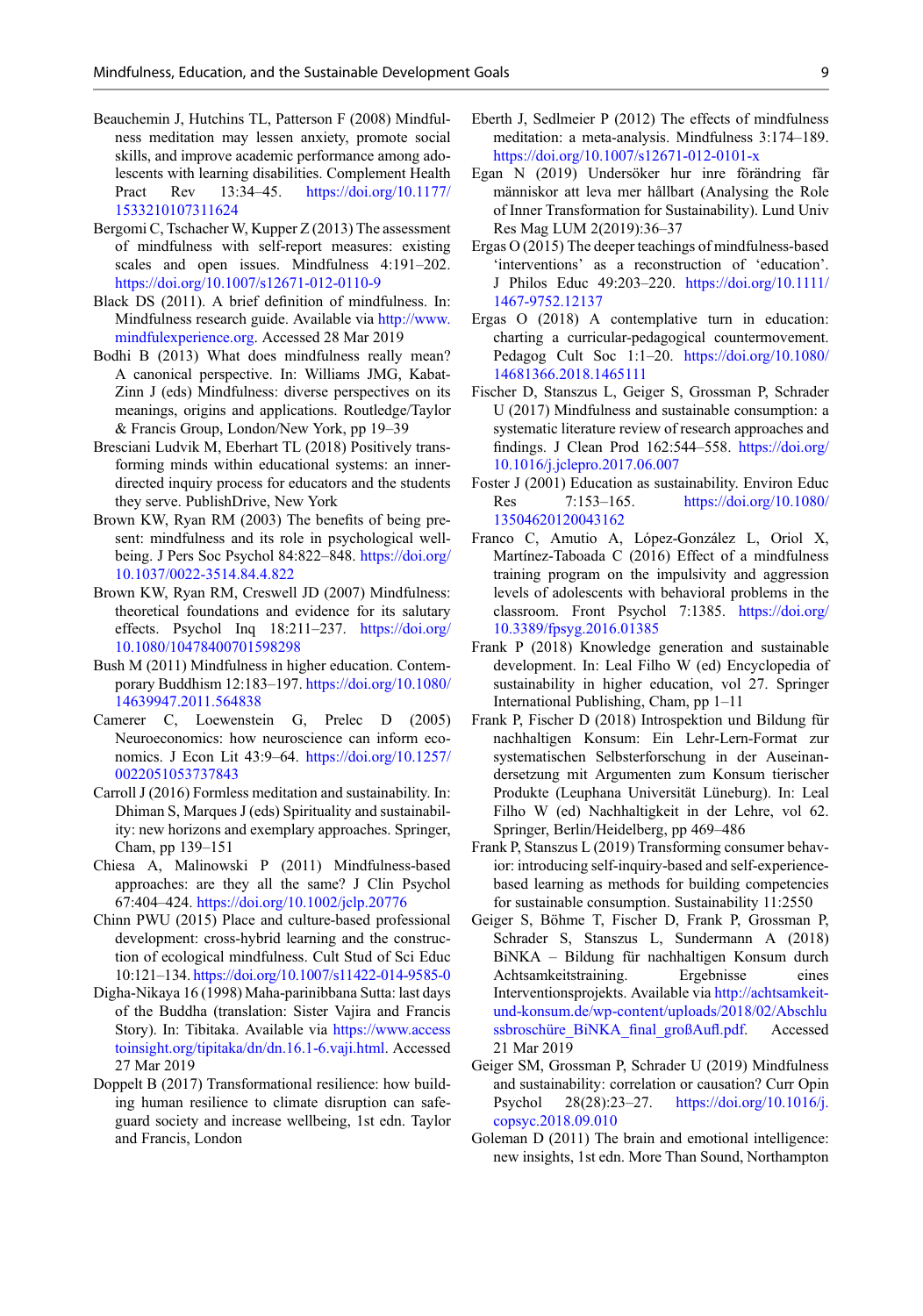- <span id="page-9-0"></span>Greenwood D (2013) A critical theory of place-conscious education. In: Stevenson R, Brody M, Dillon J, Wals AJ (eds) International handbook of research on environmental education. Routledge, New York, pp 93–100
- Grossman P (2015) Mindfulness: awareness informed by an embodied ethic. Mindfulness 6:17–22. [https://doi.](https://doi.org/10.1007/s12671-014-0372-5) [org/10.1007/s12671-014-0372-5](https://doi.org/10.1007/s12671-014-0372-5)
- Grossman P (2019) On the porosity of subject and object in 'mindfulness'scientific study: challenges to 'scientific' construction, operationalization and measurement of mindfulness. Curr Opin Psychol 28:102–107. [https://](https://doi.org/10.1016/j.copsyc.2018.11.008) [doi.org/10.1016/j.copsyc.2018.11.008](https://doi.org/10.1016/j.copsyc.2018.11.008)
- Grossman P, Niemann L, Schmidt S, Walach H (2004) Mindfulness-based stress reduction and health benefits. J Psychosom Res 57:35–43. [https://doi.org/10.1016/](https://doi.org/10.1016/S0022-3999(03)00573-7) [S0022-3999\(03\)00573-7](https://doi.org/10.1016/S0022-3999(03)00573-7)
- Gugerli-Dolder B, Traugott E, Frischknecht-Tobler U (2013) Emotionale Kompetenzen in der Bildung für Nachhaltige Entwicklung, BNE-Konsortium COHEP, Schweizerische Koordinationskonferenz Bildung für eine Nachhaltige Entwicklung, Zürich
- Hanley AW, Abell N, Osborn DS, Roehrig AD, Canto AI (2016) Mind the gaps: are conclusions about mindfulness entirely conclusive? J Couns Dev 94:103–113. <https://doi.org/10.1002/jcad.12066>
- Hill CLM, Updegraff JA (2012) Mindfulness and its relationship to emotional regulation. Emotion 12:81–90. <https://doi.org/10.1037/a0026355>
- Hyland T (2009) Mindfulness and the therapeutic function of education. J Philos Educ 43:119–131. [https://doi.](https://doi.org/10.1111/j.1467-9752.2008.00668.x) [org/10.1111/j.1467-9752.2008.00668.x](https://doi.org/10.1111/j.1467-9752.2008.00668.x)
- Kabat-Zinn J (1990) Full catastrophe living: using the wisdom of your body and mind. DELTA, New York
- Kiken LG, Garland EL, Bluth K, Palsson OS, Gaylord SA (2015) From a state to a trait: trajectories of state mindfulness in meditation during intervention predict changes in trait mindfulness. Pers Individ Differ 81:41–46. <https://doi.org/10.1016/j.paid.2014.12.044>
- Klafki W (2000) The significance of classical theories of Bildung for a contemporary concept of Allgemeinbildung. In: Westbury I, Hopmann S, Riquarts K (eds) Studies in curriculum theory. The promotion of socio-political issues in general and sustainability in special through education: the German Didaktik tradition. Lawrence Erlbaum Associates, Mahwah, pp 85–107
- Lau MA, Bishop SR, Segal ZV, Buis T, Anderson ND, Carlson L, Shapiro S, Carmody J, Abbey S, Devins G (2006) The Toronto mindfulness scale: development and validation. J Clin Psychol 62:1445–1467. [https://](https://doi.org/10.1002/jclp.20326) [doi.org/10.1002/jclp.20326](https://doi.org/10.1002/jclp.20326)
- Litfin K, Abigail L (2014) Contemplating enormity: climate change. In: Conference presentation/paper. The 6th annual conference of ACMHE. The Association for Contemplative Mind in Higher Education
- Luberto CM, Shinday N, Song R, Philpotts LL, Park ER, Fricchione GL, Yeh GY (2018) A systematic review and meta-analysis of the effects of meditation on

empathy, compassion, and prosocial behaviors. Mindfulness 9:708–724. [https://doi.org/10.1007/s12671-017-](https://doi.org/10.1007/s12671-017-0841-8) [0841-8](https://doi.org/10.1007/s12671-017-0841-8)

- LUCSUS (2015) Contemplative sustainable futures program: The role of individual inner dimensions and transformation in sustainability. [https://www.lucsus.lu.](https://www.lucsus.lu.se/research/urban-governance/contemplative-sustainable-futures) [se/research/urban-governance/contemplative-sustain](https://www.lucsus.lu.se/research/urban-governance/contemplative-sustainable-futures) [able-futures,](https://www.lucsus.lu.se/research/urban-governance/contemplative-sustainable-futures) and [https://christinewamsler.wixsite.com/](https://christinewamsler.wixsite.com/sustainable-futures) [sustainable-futures](https://christinewamsler.wixsite.com/sustainable-futures). Accessed 25 Mar 2019. Note that the Program's database, which can be accessed via its webpage, includes a list of further networks, institutions, and activities that are related to mindfulness and sustainability
- Meiklejohn J, Phillips C, Freedman ML, Griffin ML, Biegel G, Roach A, Frank J, Burke C, Pinger L, Soloway G, Isberg R, Sibinga E, Grossman L, Saltzman A (2012) Integrating mindfulness training into K-12 education: fostering the resilience of teachers and students. Mindfulness 3:291–307. [https://doi.org/](https://doi.org/10.1007/s12671-012-0094-5) [10.1007/s12671-012-0094-5](https://doi.org/10.1007/s12671-012-0094-5)
- Mind and Life Education Research Network (MLERN) (2019). [https://www.mindandlife.org/legacy-programs/](https://www.mindandlife.org/legacy-programs/mlern/) [mlern/](https://www.mindandlife.org/legacy-programs/mlern/). Accessed 21 June 2019
- Mindfulness and Social Change Network (2019). [https://](https://mindfulnessandsocialchange.org/) [mindfulnessandsocialchange.org/.](https://mindfulnessandsocialchange.org/) Accessed at 21 June 2019
- Mindfulness Initiative (2019). [https://www.themindfulnes](https://www.themindfulnessinitiative.org/) [sinitiative.org/](https://www.themindfulnessinitiative.org/). Accessed at 21st June 2019
- Monteiro LM, Musten RF, Compson J (2015) Traditional and contemporary mindfulness: finding the middle path in the tangle of. Concerns Mindfulness 6:1–13. [https://](https://doi.org/10.1007/s12671-014-0301-7) [doi.org/10.1007/s12671-014-0301-7](https://doi.org/10.1007/s12671-014-0301-7)
- Morgan PF (2015) A brief history of the current reemergence of contemplative education. J Transform Educ 13:197–218. [https://doi.org/10.1177/](https://doi.org/10.1177/1541344614564875) [1541344614564875](https://doi.org/10.1177/1541344614564875)
- Mueller MP, Greenwood DA (2015) Ecological mindfulness and cross-hybrid learning: a special issue. Cult Stud of Sci Educ 10:1–4. [https://doi.org/10.1007/](https://doi.org/10.1007/s11422-014-9653-5) [s11422-014-9653-5](https://doi.org/10.1007/s11422-014-9653-5)
- Nhất-Hạnh T, Weare K (2017) Happy teachers change the world: a guide for cultivating mindfulness in education. Parallax Press, Berkeley
- Pali Text Society (2012) Sati. In: The Pali Text Society's Pali-english dictionary. Digital dictionaries of South Asia, University of Chicago. Available via [https://arch](https://archive.is/20121212102108/http://dsal.uchicago.edu/cgi-bin/philologic/getobject.pl?c.3:1:2991.pali) [ive.is/20121212102108/http://dsal.uchicago.edu/cgi](https://archive.is/20121212102108/http://dsal.uchicago.edu/cgi-bin/philologic/getobject.pl?c.3:1:2991.pali)[bin/philologic/getobject.pl?c.3:1:2991.pali.](https://archive.is/20121212102108/http://dsal.uchicago.edu/cgi-bin/philologic/getobject.pl?c.3:1:2991.pali) Accessed 12 Mar 2019
- Reveley J (2016) Neoliberal meditations: how mindfulness training medicalizes education and responsibilizes young people. Policy Futur Educ 14:497–511. [https://](https://doi.org/10.1177/1478210316637972) [doi.org/10.1177/1478210316637972](https://doi.org/10.1177/1478210316637972)
- Rhodes E (2015). Mindfulness on trial. In: Psychologist. Available via [https://thepsychologist.bps.org.uk/](https://thepsychologist.bps.org.uk/mindfulness-trial) [mindfulness-trial](https://thepsychologist.bps.org.uk/mindfulness-trial). Accessed 27 Mar 2019
- Rieckmann M, Mindt L, Gardiner S (2017) Education for sustainable development goals: learning objectives. UNESCO, Paris